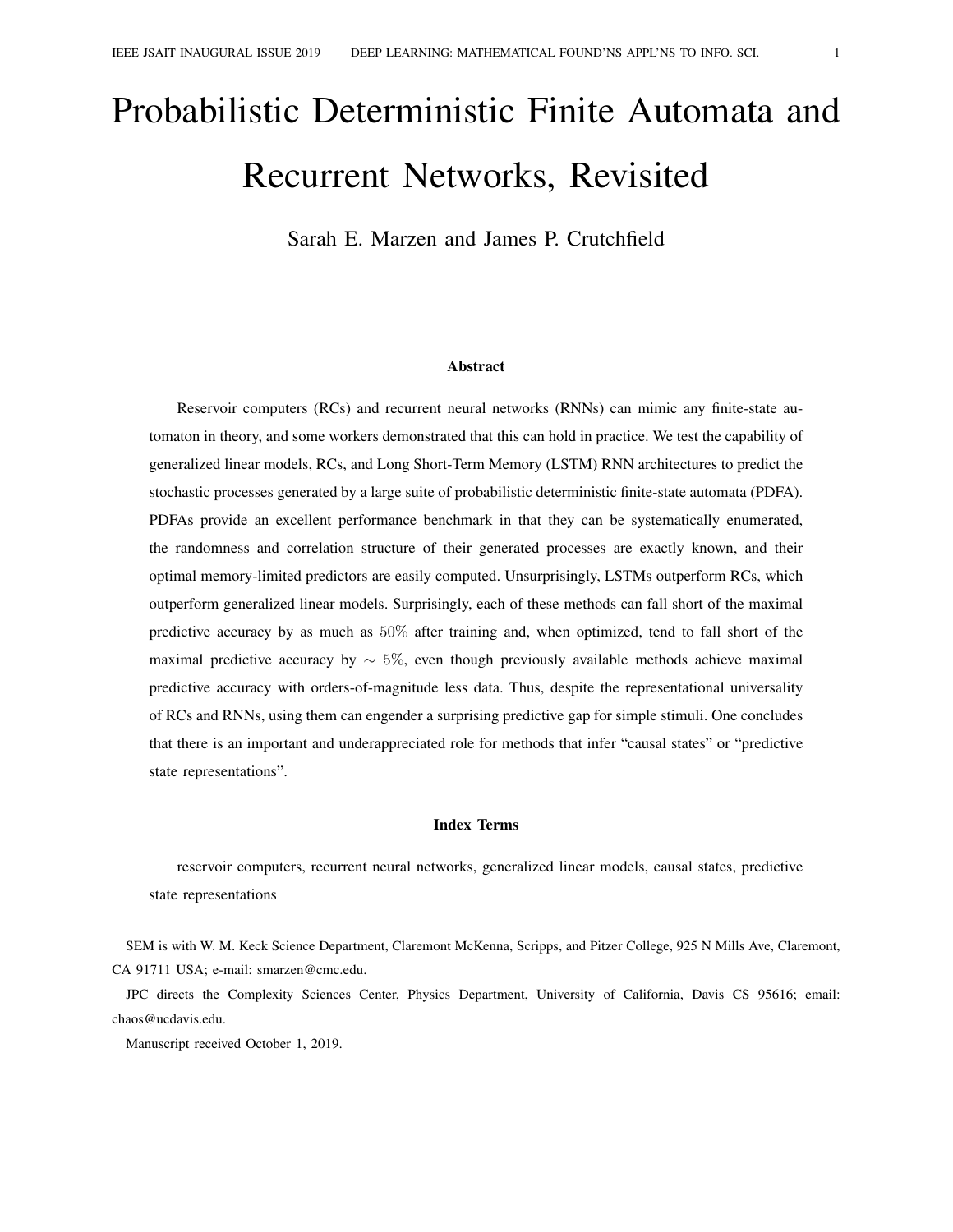## I. INTRODUCTION

Many seminal results established that both reservoir computers (RCs) [1], [2] and recurrent neural networks (RNNs) [3] can reproduce any dynamical system, when given a sufficient number of nodes. Further work gave example RNNs that faithfully reproduce finite state automata, to the point that RNN nodes mimicked the automata states [4], and established bounds on the required RNN complexity [5]. One would conjecture, then, that Long Short-Term Memory (LSTM) architectures—an easily trainable RNN variety [6], [7]—should easily learn to predict the outputs of probabilistic deterministic finite automata (PDFA), also called unifilar hidden Markov models in information theory. The PDFAs used in the following are simple, in that their statistical complexity [8] and excess entropy [9], [10] are finite and relatively small. The following explores PDFAs since optimal predictors of the time series they generate are easily computed [8], and the tradeoffs between code rate and predictive accuracy (encapsulated by the predictive rate-distortion function) are easily computed as well [11].

We use predictive rate-distortion functions to calibrate the performance of three time series predictors: generalized linear models (GLMs) [12], RCs [1], [2], and LSTMs [6]. Unsurprisingly, LSTMs are generally more accurate and efficient than reservoirs, which are generally more accurate and efficient than GLMs. Surprisingly, despite the simplicity of the generated stochastic time series, we find that all tested prediction methods fail to attain maximal predictive accuracy by as much as 50% and often need higher rates than necessary to attain that predictive performance. However, existing methods for inferring PDFAs [13] can correctly infer the PDFA and generate the optimal predictor with orders-of-magnitude less data. This leads us to conclude that prediction algorithms that first infer *causal states* [13]–[16] can surpass trained RNNs if the time series in question has (approximately) finite causal states. (Causal states are sometimes also called *predictive state representations* [17].)

# II. USING PREDICTIVE RATE-DISTORTION TO EVALUATE TIME SERIES PREDICTION ALGORITHMS

Many real-world tasks rely on prediction. Given past stock prices, traders try to predict if a stock price will go up or down, adjusting investment strategies accordingly. Given past weather, farmers endeavor to predict future temperatures, rainfall, and humidity, adapting crop and pesticide choices. Manufacturers try to predict which goods will appeal most to consumers, adjusting raw materials purchases. Self-driving cars must predict the motion of other objects on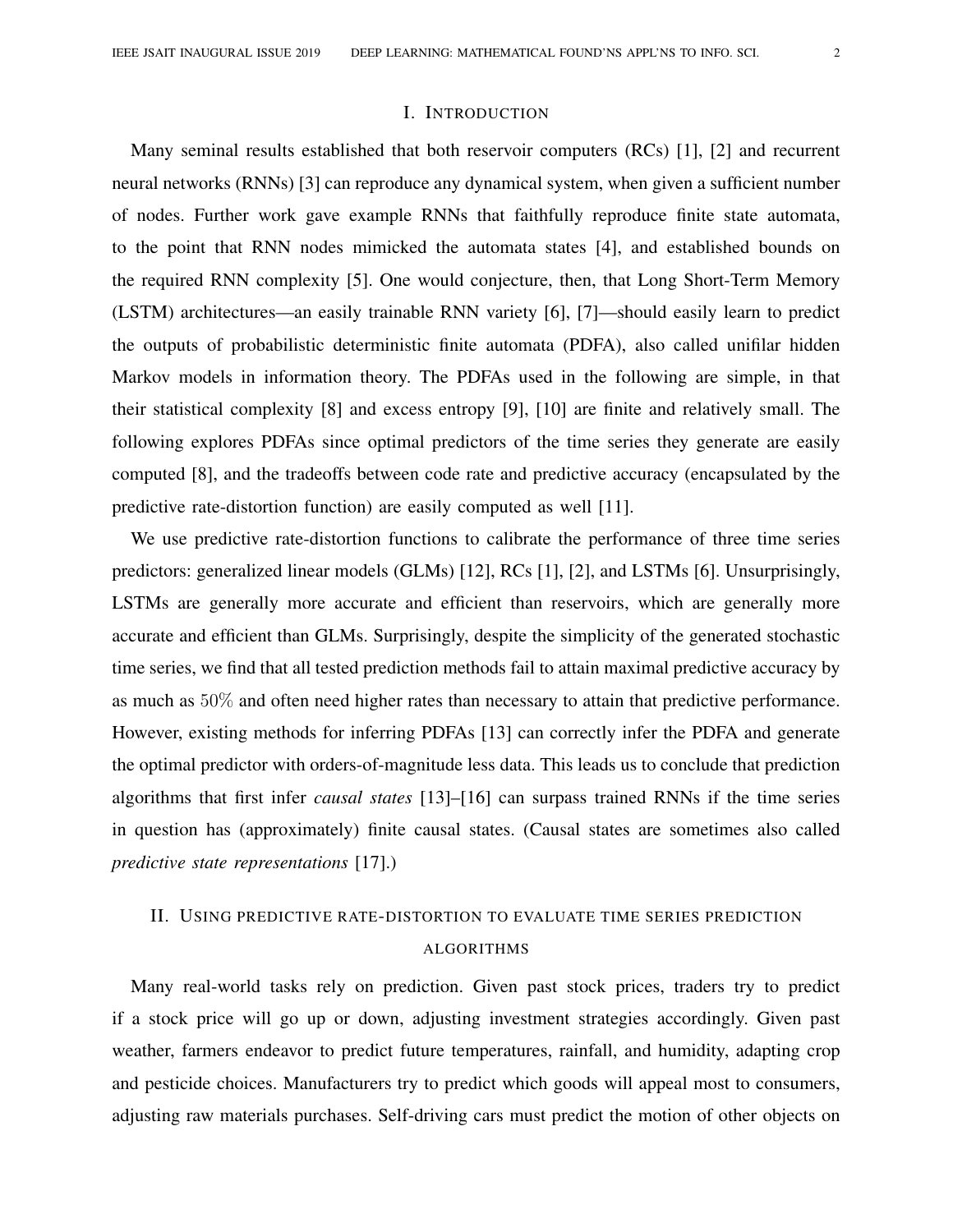and off the road. And, when it comes to biology, evidence suggests that organisms endeavor to predict their environment as a key survival strategy [18]–[20].

However, we also care about the cost of communicating a prediction, either to another person or from one part an organism to another. Channel capacity can be energetically expensive. All other concerns equal, one is inclined to employ a predictor with a lower transmission rate [21].

Simultaneously optimizing the objectives—high predictive accuracy and low code rate—leads to *predictive rate-distortion* [11], [16], [22]. With an eye to making contact with nonpredictive rate-distortion theory, we summarize the setup of predictive rate-distortion as follows. Semiinfinite pasts are sent i.i.d. to an encoder, which then produces a prediction or a probability distribution over possible predictions. The predictive distortion measures how far the estimated predictions differ from correct predictions. Distortion is often taken, for example, to be the Kullback-Leibler divergence between the true distribution  $p(\vec{x}|\vec{x})$  over futures  $\vec{x}$  conditioned on the past  $\overleftarrow{x}$  and the distribution  $p(\overrightarrow{x}|r)$  over futures conditioned on our *representation* r [23]. The predictive rate-distortion function  $R(D)$  separates the plane of rates and predictive distortions into regions of achievable and unachievable combinations. A slight variant of the rate-distortion theorem gives:

$$
R(D) = \min_{p(\vec{x}|r): E[d] \le D} I[\overleftarrow{X}; R], \qquad (1)
$$

where  $I[\cdot;\cdot]$  is the mutual information. When the distortion is the Kullback-Leibler divergence, the predictive rate-distortion function is directly related to the predictive information curve [16], [22]. Finding representations that lie on the rate-distortion curve motivates slow feature analysis [24], recovers canonical correlation analysis [25], and identifies the minimal sufficient statistics of prediction—the causal states [22]. Predictive information curves have even been used to evaluate the predictive efficiency of salamander retinal neural spiking patterns [26].

Here, however, we adopt the stance that predictive accuracy—the probability that one's prediction is correct—is more natural than a Kullback-Leibler divergence. Accordingly, we force our representation  $r \in \{0, 1\}$  to be a prediction, and calculate *accuracy* via the distortion measure:

$$
d(r_t, x_{t+1}) = \delta_{r_t, x_{t+1}},
$$

which implies:

$$
E[d] = \sum_{\overleftarrow{x}_t} p(\overleftarrow{x}_t) \sum_{r_t = x_{t+1}} p(r_t | \overleftarrow{x}_t) p(x_{t+1} | \overleftarrow{x}_t).
$$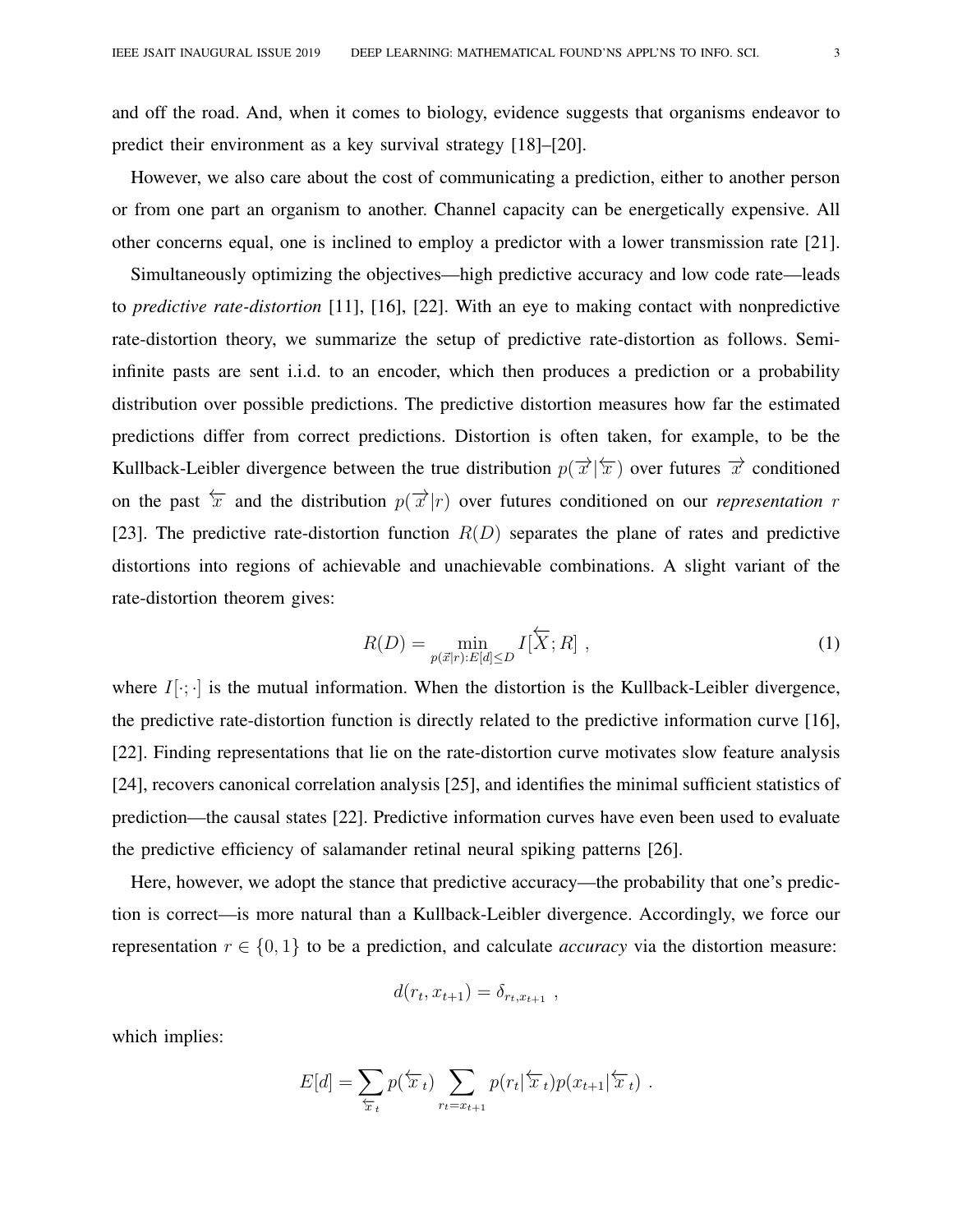The corresponding predictive rate-accuracy function is almost as in Eq. (1), except with a changed constraint:

$$
R(A) = \min_{p(\vec{x}|r): E[d] \ge A} I[\overleftarrow{X}; R].
$$
 (2)

This is closer in spirit to the information curve than the rate-distortion function, in that the achievable region lies below the predictive rate-accuracy function.

# III. BACKGROUND

In what follows, we review time-series generation and the widely-used prediction methods we compare. We first discuss PDFAs and then prediction methods.

#### *A. PDFAs and predictive rate-distortion*

We focus on minimal PDFAs—for a given stochastic process that with the smallest number of states. A PDFA consists of a set S of states  $\sigma \in S$ , a set A of emission symbols, and transition probabilities  $p(\sigma_{t+1}, x_t | \sigma_t)$ , where  $\sigma_t$ ,  $\sigma_{t+1} \in S$  and  $x_t \in A$ . The "deterministic" descriptor comes from the fact that  $p(\sigma_{t+1}|x_t, \sigma_t)$  has support on only one state. (This is "determinism" in the sense of formal language theory [27]—an automaton deterministically *recognizes* a string not in the sense of nonstochastic. It was originally called *unifilarity* in the information theoretic analysis of hidden Markov chains [28]. Thus, PDFAs are also known as *unifilar hidden Markov models* [8].)

Here, we concern ourselves with minimal and binary-alphabet  $(A = \{0, 1\})$  PDFAs. In dynamical systems theory minimal unifilar HMMs (minimal PDFAs) are called  $\epsilon$ -machines and their states σ *causal states*. Due to the automaton's determinism, one can uniquely determine the state from the past symbols with probability 1. Each state is therefore a cluster of pasts that have the same conditional probability distribution over futures. As a result, all that one needs to know to optimally predict the future is given by the causal state [8].

For example, the simple two-state PDFA shown in Fig. 1 generates the Even Process: only an even number of 1's are seen between two successive 0's. This leads to a simple prediction algorithm: find the parity of the number of 1's since the last 0; if even, we are in state  $A$ , so predict 0 and 1 with equal probability; if odd, we are in state  $B$ , so predict 1. There is only one past for which our prediction algorithm yields no fruit: given the past of all 1s a single state is never identified. One only knows that the machine is in either state  $A$  or  $B$  and the best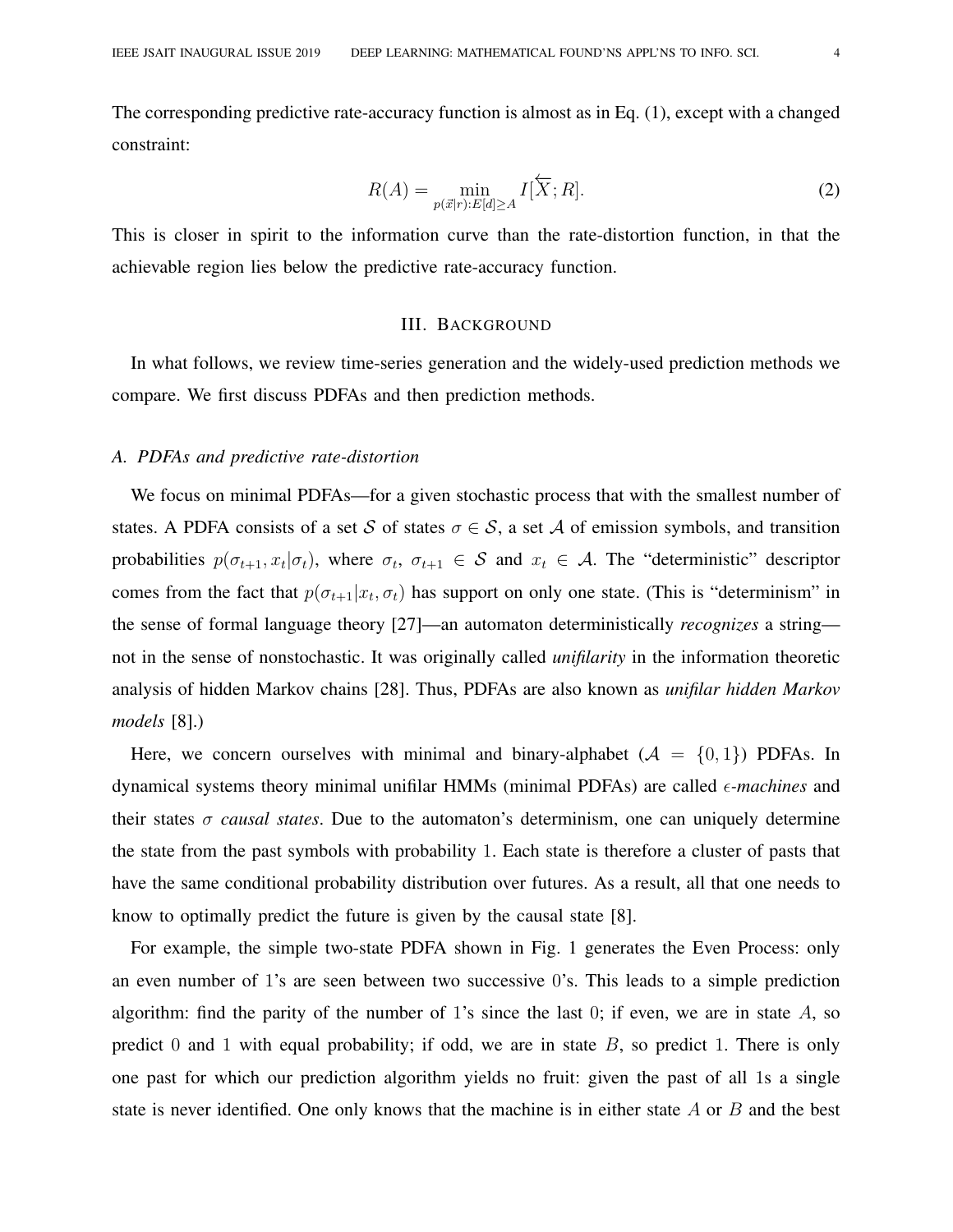

Fig. 1. Minimal two-state PDFA that generates the Even Process, so-called since there are always an even number of 1s between 0's. Arrows indicate allowed transitions, while transition labels  $p|s$  indicate the transition (and so too emission) probabilities  $p \in [0, 1]$  for the symbol  $s \in A$ . Given a current state and next symbol, one knows the next state—the deterministic or unifilar property of this PDFA.

prediction is a mixture of what the states indicate. Even though that past occurs with probability 0, it causes the Even Process to be an infinite-order Markov Process [29]. See Ref. [30] for a measure-theoretic treatment.

Causal states and  $\epsilon$ -machines can be inferred from data in a variety of ways [13], [15], [16], [31].

The causal states are uniquely useful to calculating predictive rate-distortion curves. Under weak assumptions, the predictive rate-accuracy function of Sec. II becomes:

$$
R(A) = \min_{p(r|\sigma):E[d]\geq A} I[\mathcal{S};R]
$$

with:

$$
E[d] = \sum_{\sigma_t} p(\sigma_t) \sum_{x_{t+1} = r_t} p(r_t | \sigma_t) p(x_{t+1} | \sigma_t) .
$$

See Ref. [11] for the proof. With this substitution—of a finite object  $(S)$  for an infinite one  $(\overline{X})$  the Blahut-Arimoto algorithm can be used to accurately calculate the predictive rate-accuracy function, in that the algorithm provably converges to the optimal  $p(r|\sigma)$  [32]. The same cannot be said of the predictive information curve [11], which converges to a local optimum of the objective function, but may not converge to a global optimum.

In practice, we always augment the predictive rate-accuracy function with the rate and accuracy of the optimal predictor, which is (as described earlier) straightforwardly derived from the  $\epsilon$ machine. Simply put, we infer the causal state  $\sigma_t$  from past data and predict the next symbol to be arg max<sub> $x_{t+1}$ </sub>  $p(x_{t+1}|\sigma_t)$ .

The following tests the various time series predictors on all of the (uniformly sampled) binaryalphabet  $\epsilon$ -machine topologies [33] with randomly-chosen emission probabilities. Due to the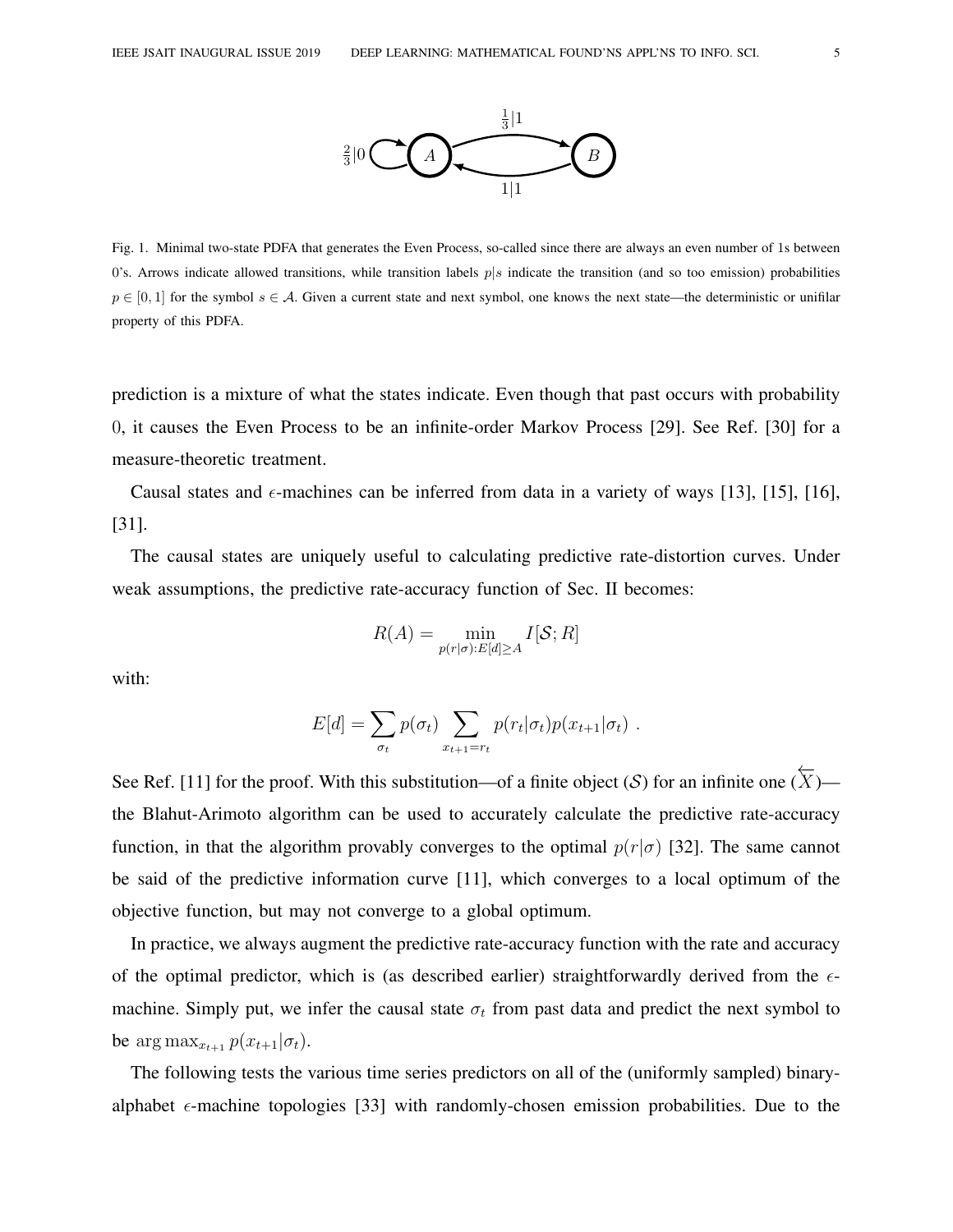super-exponential explosion of the set of topological  $\epsilon$ -machines with number of states, we only look at binary-alphabet machines with four or fewer (causal) states. (There are 1, 338 unique topologies for four states, but over  $10^6$  for six states.) The analysis discards any  $\epsilon$ -machine with zero-rate optimal predictor, which can arise depending on the emission probabilities.

#### *B. Time series methods*

We focus on three methods for time series prediction: generalized linear models (GLM), reservoir computers (RCs), and LSTMs.

The GLM we use predicts  $x_t$  from a linear combination of the last k symbols  $x_{t-k}, x_{t-k+1}, ..., x_{t-1}$ . More precisely, a GLM models the probability of  $x_t$  being a 0 via:

$$
p_{GLM}(x_t = 0 | x_{t-k}, ..., x_{t-1}) = \frac{e^{w_k x_{t-k} + ... + w_1 x_{t-1} + w_0}}{1 + e^{w_k x_{t-k} + ... + w_1 x_{t-1} + w_0}}.
$$
(3)

The model's estimate of the probability of  $x_t = 1$  follows:

$$
p_{GLM}(x_t = 1 | x_{t-k}, ..., x_{t-1}) = \frac{1}{1 + e^{w_k x_{t-k} + ... + w_1 x_{t-1} + w_0}}.
$$
\n
$$
(4)
$$

We use Scikit-learn logistic regression to find the best weights  $w_0, w_1, ..., w_k$ . Predictions are then made via  $\arg \max_{x_t} p_{GLM}(x_t | x_{t-k}, ..., x_{t-1}).$ 

The RC is more powerful in that it uses logistic regression with features that contain information about symbols arbitrarily far into the past. We employ a tanh activation function, so that the reservoir's state advances via:

$$
h_{t+1} = \tanh(Wh_t + vx_t + b) \tag{5}
$$

and initialize  $W$ ,  $v$ ,  $b$  with i.i.d. normally distributed elements. The matrix  $W$  is then scaled so that it is near the "edge of chaos" [34]–[37], where RCs are conjectured to have maximal memory [38], [39]. We then use logistic regression with  $h_t$  as features to predict  $x_t$ :

$$
p_{reservoir}(x_t = 0|h_t) = \frac{e^{w^{\top}h_t + w_0}}{1 + e^{w^{\top}h_t + w_0}},
$$
  

$$
p_{reservoir}(x_t = 1|h_t) = \frac{1}{1 + e^{w^{\top}h_t + w_0}}.
$$

It is straightforward to devise a weight matrix W and bias b so that  $p_{reservoir}(x_t|h_t)$  attains the restricted linear form of  $p_{GLM}$  of Eqs. (3) and (4). That is, RCs are more powerful than GLMs. We use Scikit-learn logistic regression to find the best weights  $w_0$  and w. Note that the weights W, v, and b are not learned, but held constant; we only train  $w$  and  $w_0$ . Predictions are made via  $\arg \max_{x_t} p_{reservoir}(x_t|h_t)$ .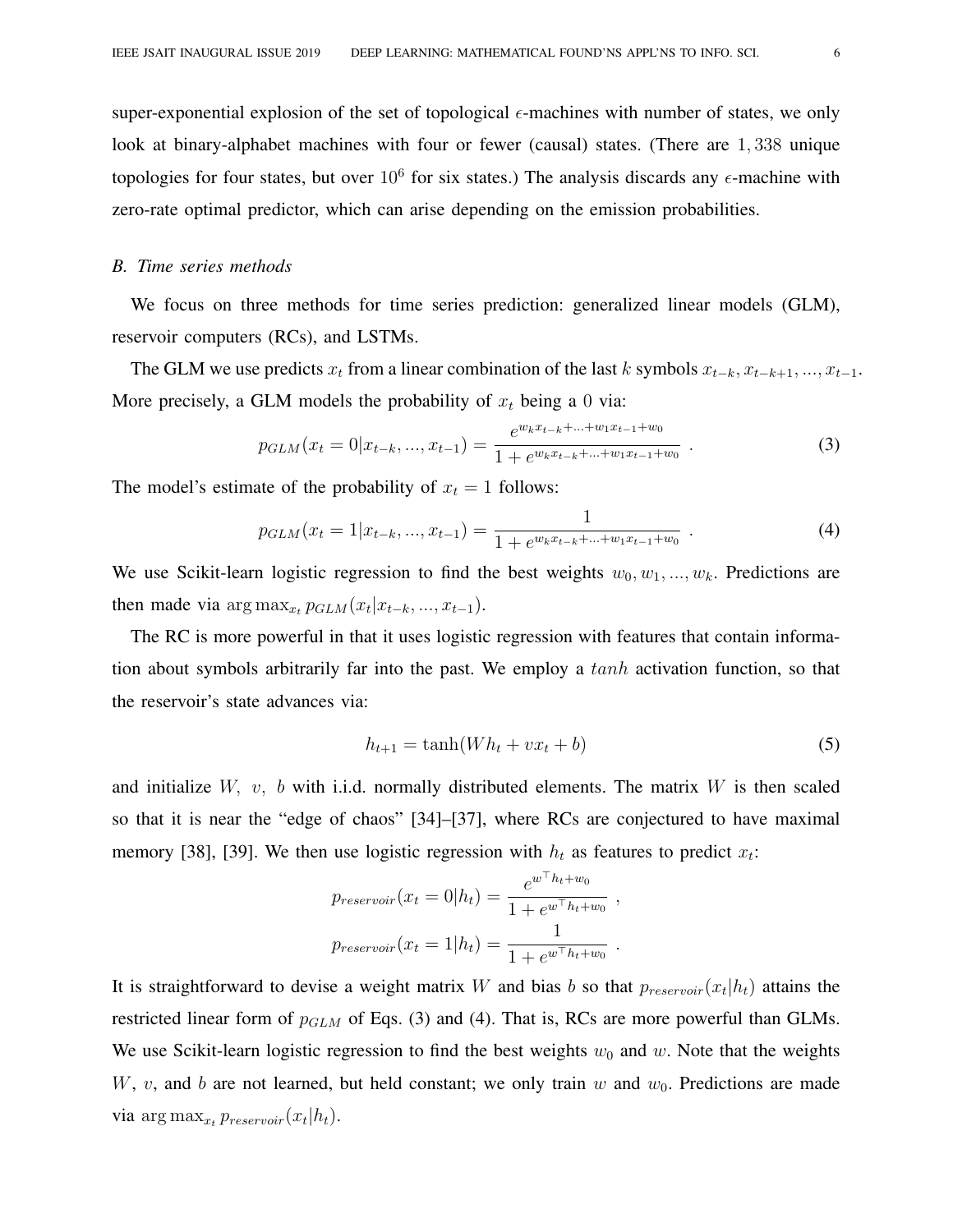Finally, we analyze the LSTM's predictive capabilities. LSTMs are no more powerful than vanilla RNNs; e.g., those like in Eq. (5). However, they are far more trainable in that it is possible to achieve good results without extensive hyperparameter tuning [7]. An LSTM has several hidden states  $f_t$ ,  $i_t$ ,  $o_t$ ,  $c_t$ , and  $h_t$  that update via the following:

$$
f_t = \sigma_g(W_f x_t + U_f h_{t-1} + b_f)
$$
  
\n
$$
i_t = \sigma_g(W_i x_t + U_i h_{t-1} + b_i)
$$
  
\n
$$
o_t = \sigma_g(W_o x_t + U_o h_{t-1} + b_o)
$$
  
\n
$$
c_t = f_t \odot c_{t-1} + i_t \odot \sigma_c(W_c x_t + U_c h_{t-1} + b_c)
$$
  
\n
$$
h_t = o_t \odot c_t ,
$$

where  $\sigma_g$  is the sigmoid function and  $\sigma_c$  is the hyperbolic tangent. The variable  $c_t$  is updated linearly, therefore avoiding issues with vanishing gradients [40]. Meanwhile, the gating function  $f_t$  allows us to forget the past selectively. We then predict the probability of  $x_t$  given the past using:

$$
p_{LSTM}(x_t = 0|h_t) = \frac{e^{w^{\top}h_t + w_0}}{1 + e^{w^{\top}h_t + w_0}},
$$
  

$$
p_{LSTM}(x_t = 1|h_t) = \frac{1}{1 + e^{w^{\top}h_t + w_0}}.
$$
 (6)

Weights w and  $w_0$  are learned while we estimate parameters  $W_f$ ,  $U_f$ ,  $b_f$ ,  $W_i$ ,  $U_i$ ,  $W_o$ ,  $U_o$ ,  $b_o$ ,  $W_c$ ,  $U_c$ , and  $b_c$  to maximize the log-likelihood. Predictions are made via  $\arg \max_{x_t} p_{LSTM}(x_t | h_t)$ .

Predictive accuracy is calculated by comparing the predictions to the actual values of the next symbol and counting the frequency of correct predictions. The code rate is calculated via the prediction entropy [21].

#### IV. RESULTS

Our aim here is to thoroughly and systematically analyze the predictive accuracy and code rate of our three time series predictors of a large swath of PDFAs. To implement this, we ran through Ref. [33]'s  $\epsilon$ -machine library—binary-alphabet PDFAs with four states or less and randomly chosen emission probabilities. For each PDFA, we generated a length-5000 time series. The first half was presented to a predictor and used to train its weights. We then evaluated each time series predictor based on its predictions for the second half of the time series. Predictive accuracy and code rate were calculated and compared to the predictive rate-distortion function.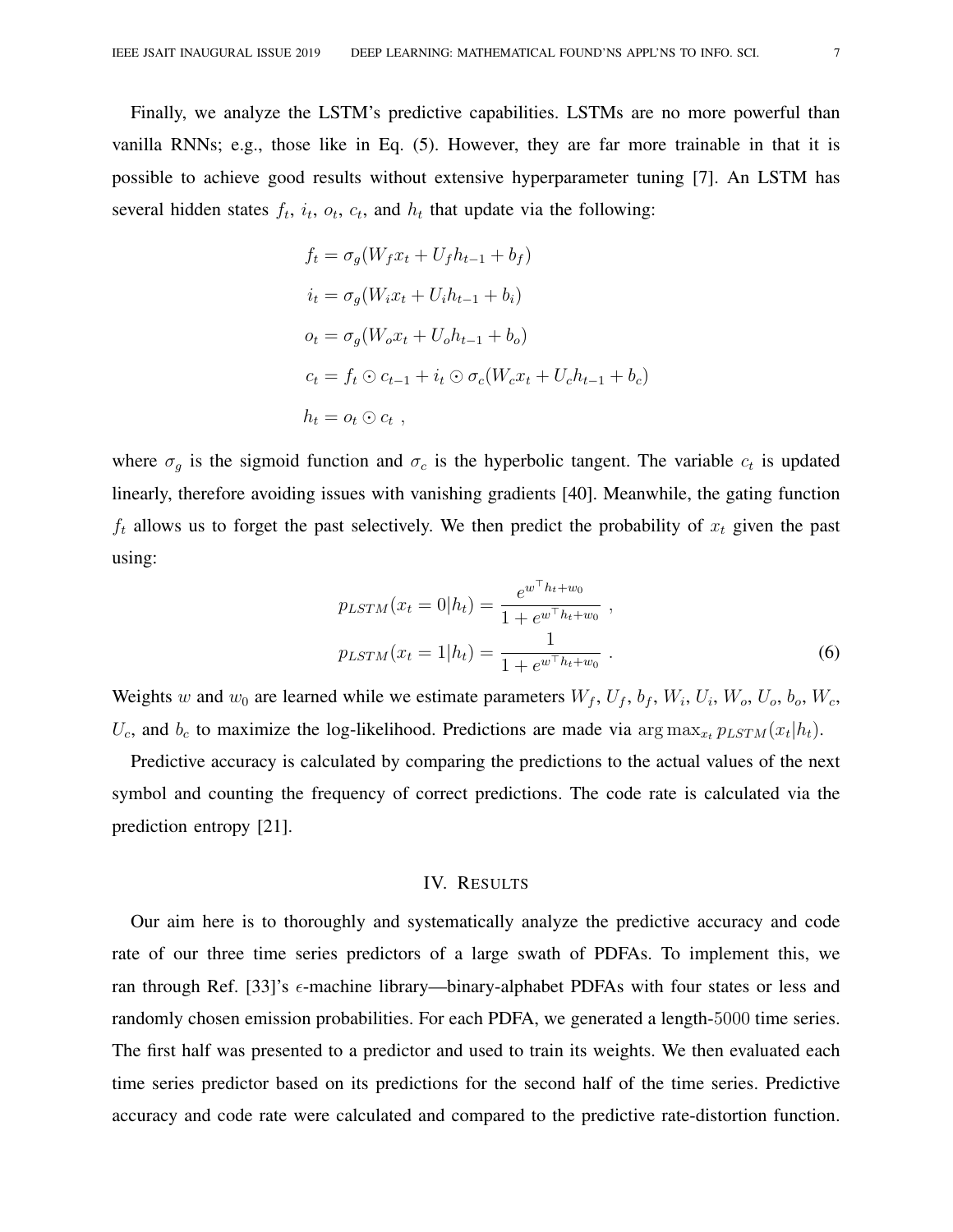Note that Bayesian structural inference (BSI) provides a useful comparison [13]. In BSI, we compute the maximum a posteriori (MAP) estimate of the PDFA generating an observed time series, and use this MAP estimate to build an optimal predictor of the process. BSI can correctly infer the PDFA essentially 100% of the time with orders-of-magnitude less data than used to monitor the three prediction methods tested here. Hence, it achieves optimal predictive accuracy with minimal rate. Our aim is to test the ability of GLMs, RCs, and RNNs to equal BSI's previously-published performance.

The time series predictors used have hyperparameters. A variety of orders  $(k's)$  were used for the GLMs and reservoirs and LSTMs of different sizes (number of nodes) were tested. Learning rate and optimizer type, including gradient descent and Adam [41], were also varied for the LSTM, with little effect on results.

For the most part, we find that all three prediction methods–GLMs, RCs, and LSTMs—learn to predict the PDFA outputs near-optimally, in that prediction accuracies differ from the optimal prediction accuracy by an average of roughly 5%. LSTMs outperform RCs, which outperform GLMs. However, we discovered simple PDFAs that cause the best LSTM to fail by as much as 5%, the best RC to fail by as much as 10%, and the best GLM to fail by as much as 27%.

This leads us to conclude that existing methods for inferring causal states [13], [15], [16], [31] are useful, despite the historically dominant reliance on RNNs. For example, as previously mentioned, Bayesian structural inference correctly infers the correct PDFAs almost 100% of the time, leading to essentially zero prediction error, on training sets that are orders of magnitude smaller than those used here [13].

### *A. The difference between theory and practice: the Even and Neven Process*

We first analyze two easily-described PDFAs, deriving RNNs that correctly infer causal states and, therefore, that match the optimal predictor—the  $\epsilon$ -machine. We then compare the trained GLMs, RCs, and LSTMs to the easily-inferred optimal predictors. In theory, RCs and LSTMs should be able to mimic the derived RNNs, in that it is possible to find weights of an RC and LSTM that yield nodes that mimic the causal states of the PDFA. In practice, surprisingly, RCs and LSTMs have some difficulty.

First, we analyze the Even Process shown in Fig. 1. The optimal prediction algorithm is easily seen by inspection of Fig. 1. When we determine the machine is in state  $A$ , we predict a 0 or a 1 with equal probability; if it is in state  $B$ , we predict a 1. We determine whether or not it is in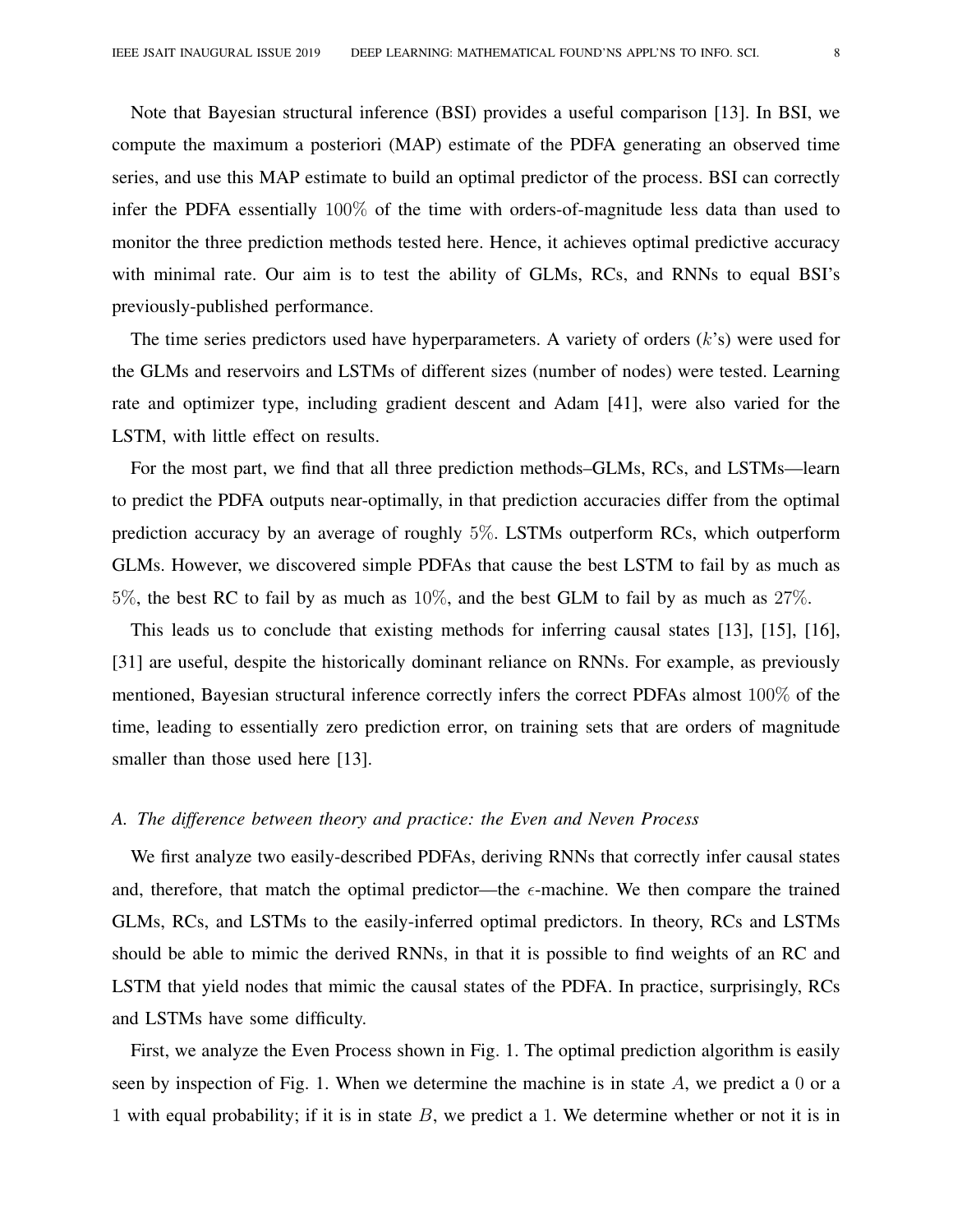

Fig. 2. Predictive rate–accuracy curve for the Even Process in Fig. 1, along with empirical predictive accuracies and rates of GLMs, RCs, and LSTMs of various sizes: orders range from 1-10 for GLMs, number of nodes range from 1-61 for RCs, and number of nodes range from 1-121 for LSTMs. Despite the Even Process' simplicity, there is a noticeable difference between the predictors' performances and the optimal achievable performance.

state A or B by the parity of the number of 1s since the last 0. If odd, it is in state B; if even, it is in state A. The inferred state is easily encoded by the following RNN:

$$
h_{t+1} = x_t(1 - h_t) \tag{7}
$$

If  $x_t$  is 0, the hidden state of the RNN "resets" to 0; e.g., state A. If  $x_t = 1$ , then the hidden state updates by flipping from 0 to 1 or vice versa, mimicking the transitions from  $\tilde{A}$  to  $\tilde{B}$  and back. One can show that a one-node LSTM hidden state  $h_t$  can, with proper weight choices, mimic the hidden state of Eq. (7). With the correct hidden state inferred, it is straightforward to find w and  $w_0$  such that Eq. (6) yields optimal (and correct) predictions.

As one might then expect, and as Fig. 2 confirms, LSTMs tend to have rates that are close to the optimal (maximal) rate and predictive accuracies that are only slightly below the optimal predictive accuracy. RCs and GLMs tend to have higher rates and lower predictive accuracies, but they are still within  $\sim 13\%$  of optimal. As one might also expect, LSTMs and RCs with additional nodes and GLMs with higher orders (higher  $k$ ) have higher predictive accuracies than LSTMs and RCs with fewer nodes and GLMs with lower orders. But viewed another way, given the simplicity of the stimulus—indeed, given that a one-node LSTM can, in theory, learn the Even Process—the gap from the predictors' rates and accuracies to the optimal combinations of rate and accuracy is surprising. It is also surprising that none of the three predictors' rates fall below the maximal optimal rate.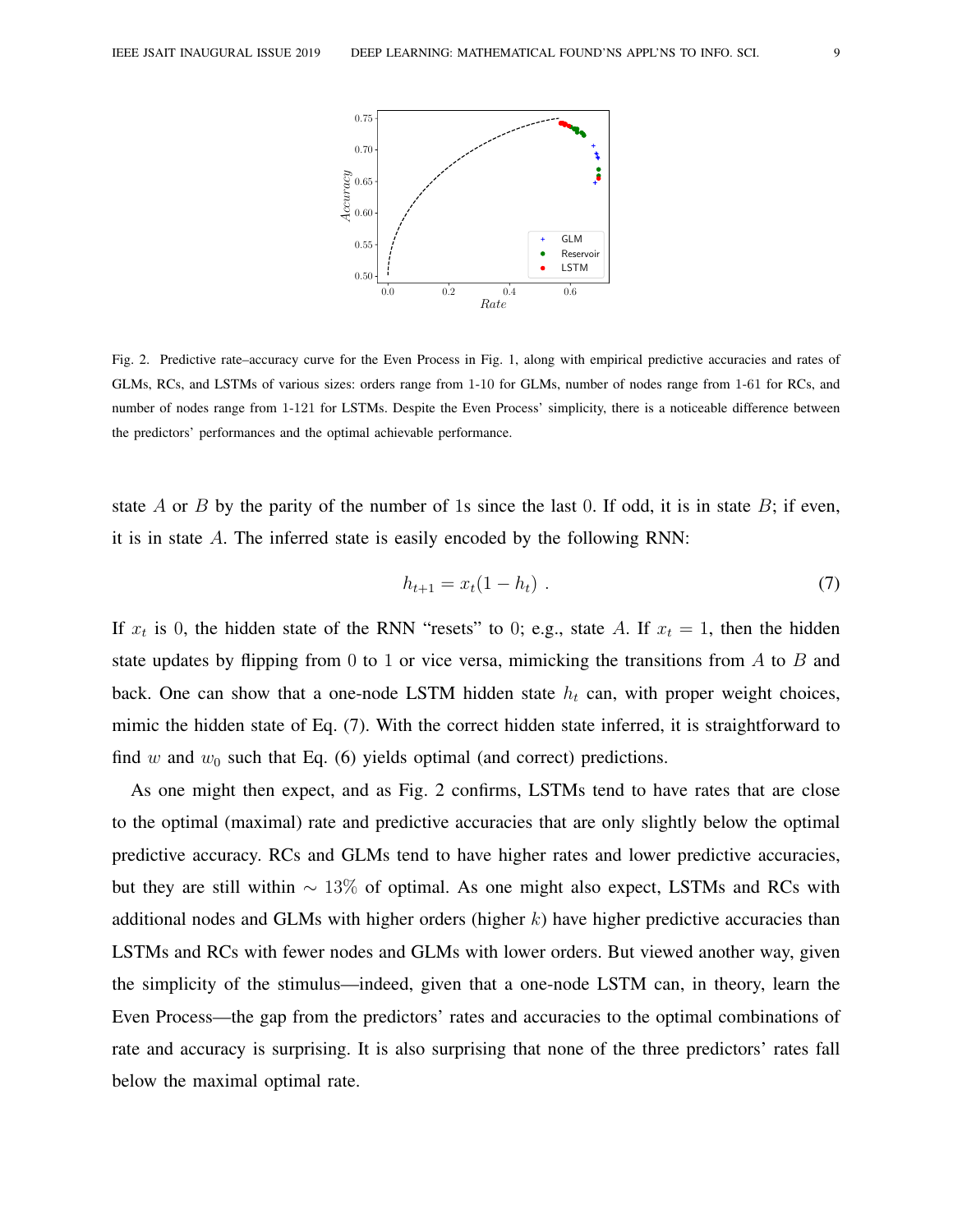

Fig. 3. Predictive rate-accuracy curve for the Neven Process (PDFA shown at top), along with empirical predictive accuracies and rates of GLMs, RCs, and LSTMs of various sizes: orders range from 1-10 for GLMs, number of nodes range from 1-61 for RCs, and number of nodes range from 1-121 for LSTMs. Despite Neven Process' simplicity, there is a noticeable gap between the predictor's performance and the optimal performance achievable.

Figure 3 introduces a similarly-simple three-state PDFA. If a 1 is observed after a 0, we are certain the machine is in state  $B$ ; after state  $B$ , we know it will transition to state  $A$ ; and then the parity of 0s following transition to state A tells us if it is in state  $A$  (even) or state  $B$  (odd). This PDFA is a combination of a Noisy Period-2 Process (between states  $A$  and  $B$ ) and an Even Process (between states A and C).

Given the Neven Process's simplicity, it is unsurprising that we can concoct an RNN that can infer the internal state. Let  $h_t = (h_{t,A}, h_{t,B}, h_{t,C})$  be the hidden state that is  $(1, 0, 0)$  if the internal state is A,  $(0, 1, 0)$  if the internal state is B, and  $(0, 0, 1)$  if the internal state is C. By inspection, we have:

$$
h_{t+1,A} = 1 - h_{t,A}
$$
  
\n
$$
h_{t+1,B} = x_t h_{t,A}
$$
  
\n
$$
h_{t+1,C} = (1 - x_t) h_{t,A}
$$
.

One can straightforwardly find weights that lead to  $p_{LSTM}(x_{t+1}|h_t)$  accurately reflecting the transmission (emission) probabilities. In other words, in theory a three-node RNN (and an equivalent three-node LSTM) can learn to predict the Neven process optimally.

However, the Neven Process' simplicity is belied by the gap between the predictors' accuracy and rate and the predictive rate-accuracy curve. The worst predictive accuracy falls short of the optimal by  $\sim 15\%$ , and none of the GLMs, RCs, or LSTMs get closer than  $\sim 97\%$  to optimal.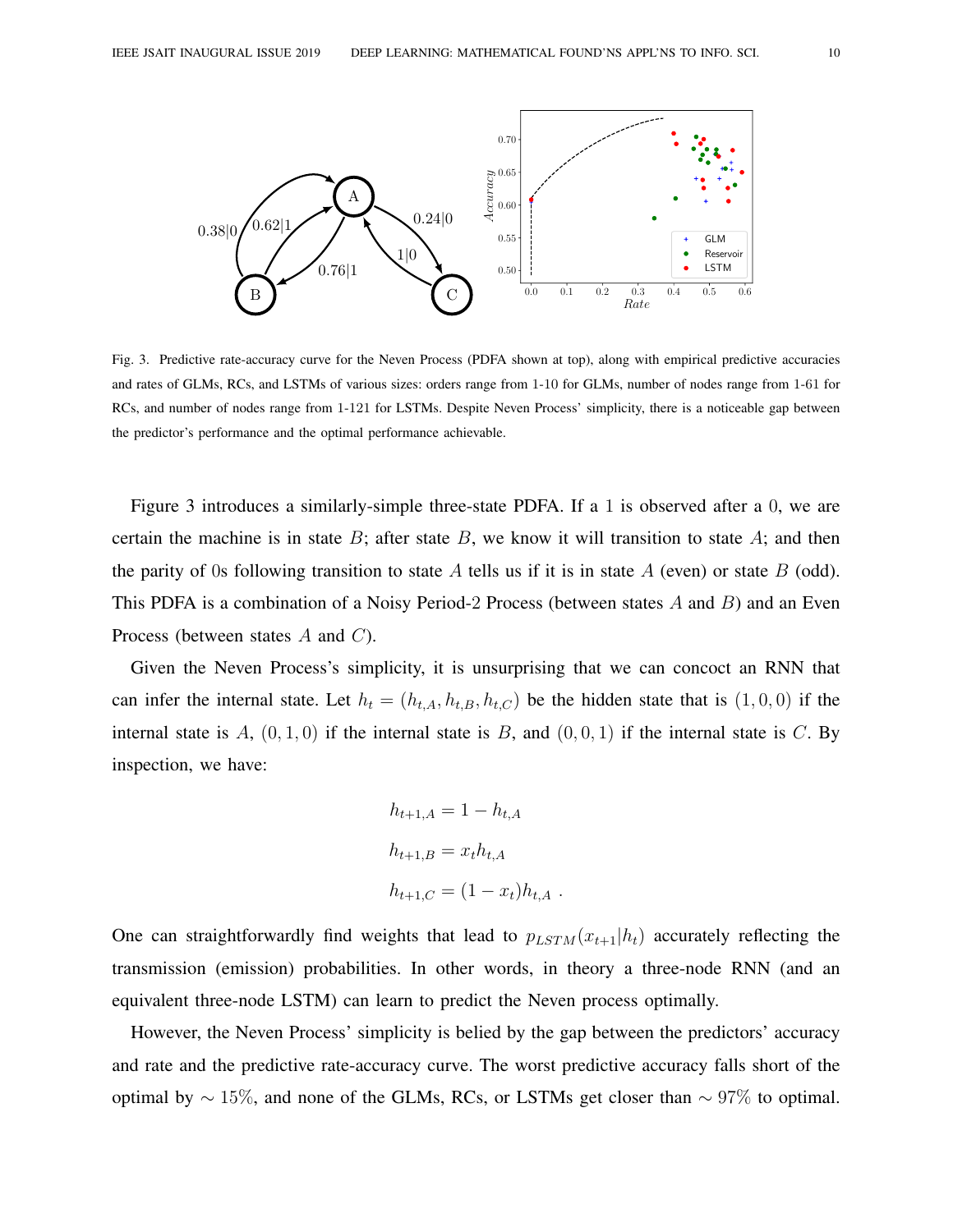

Fig. 4. Histogram of normalized distances to the predictive rate-accuracy curve for LSTMs (blue), RCs (orange), and GLMs (green) using 1755 distinct PDFAs.

Furthermore, almost all the rates surpass the maximal optimal predictor rate.

### *B. Comparing GLMs, RCs, and LSTMs*

We now analyze the combined results obtained over all minimal PDFAs up to four states using two metrics. (Again, recall that they are 1, 338 unique machine topologies.) To compare across PDFAs, we first normalize the rate and accuracy by the rate and accuracy of the optimal predictor. Then, we find the distance from the predictor's rate and accuracy to the predictive rate-accuracy curve, which is similar in spirit to the metric of Ref. [42] and to the spirit of Ref. [26]. Note that this metric would have been markedly harder to estimate had we used nondeterministic probabilistic finite automata; that is, those without determinism (unifiliarity) in their transition structure [11].

Figure 4 showcases a histogram of the normalized distance to the predictive rate-accuracy curve, ignoring PDFAs for which the maximal optimal rate is 0 nats. The normalized distance for all three predictor types tends to be quite small, but even so, we can see differences in the three predictor types. LSTMs tend to have smaller normalized distances than RCs, and RCs tend to have smaller normalized distances to the predictive rate-accuracy curve than GLMs.

The same trend holds for the percentage difference between the predictive accuracy and the maximal predictive accuracy, which we call the *normalized predictive distortion*. Trained LSTMs on average have 3.9% predictive distortion; RCs on average have 4.0% predictive distortion; and GLMs on average have 6.5% predictive distortion. When looking only at optimized LSTMs, RCs, and GLMs—meaning that the number of nodes or the order is chosen to minimize normalized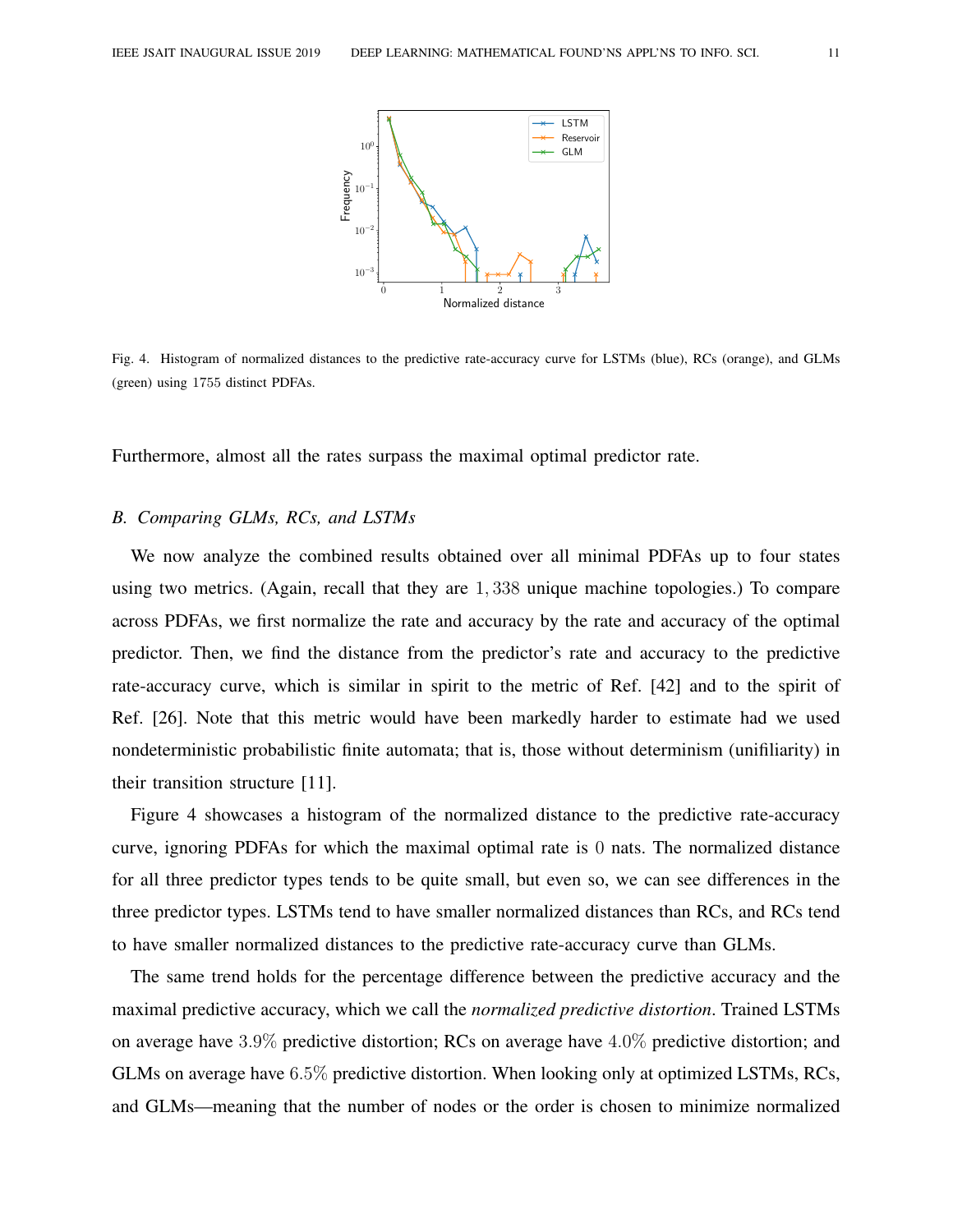Unsurprisingly, increasing the GLM order and the number of nodes of the RCs and LSTMs tends to increase predictive accuracy and decrease the normalized distance.

Our final aim is to understand the PDFA characteristics that cause them to be harder to predict accurately and/or efficiently. We have two suspects, which are the most natural measures of process "complexity". This first is the generated process' entropy rate  $h_{\mu}$ , the entropy of the next symbol conditioned on all previous symbols, which quantifies the intrinsic randomness of the stimulus. The second is the generated process' statistical complexity  $C_{\mu}$ , the entropy of the causal states, which quantifies the intrinsic memory in the stimulus. The more random a stimulus, the harder it would be to predict; imagine having to find the optimal predictor for a biased coin whose bias is quite close to  $1/2$ . The more memory in a stimulus, the more nodes in a network or the higher the order of the GLM required, it would seem. We performed a multivariate linear regression, trying to use  $h_{\mu}$  and  $C_{\mu}$  to predict the minimal normalized predictive distortion and minimal normalized distance. We find a small and positive correlation for LSTMs, reservoirs, and GLMs for predicting normalized distance, with an  $R^2$  of 0.002, 0.12, and 0.15, respectively. We find a larger positive correlation for LSTMs, reservoirs, and GLMs for predicting normalized distortion, with an  $R^2$  of 0.09, 0.24, and 0.24, respectively. Interestingly, the performance GLMs and RCs is impacted by increased randomness and increased memory in the stimulus, while the LSTMs' accuracy has little correlation with entropy rate and statistical complexity.

### V. CONCLUSION

We have known for a long time that reservoirs and RNNs can reproduce any dynamical system [1]–[3], and we have explicit examples of RNNs learning to infer the hidden states of a PDFA when shown the PDFA's output [4]. We revisited these examples to better understand if the finding of Ref. [4] is typical. How often do RNNs and RCs learn efficient and accurate predictors of PDFAs, especially given that BSI can yield an optimal predictor with orders-of-magnitude less training data?

We conducted a rather comprehensive search, analyzing all 1,388 randomly-generated PDFAs with four states or less. For each PDFA, we trained GLMs, RCs, and RNNs of varying orders or varying numbers of nodes. Larger orders and larger numbers of nodes led to more accurate and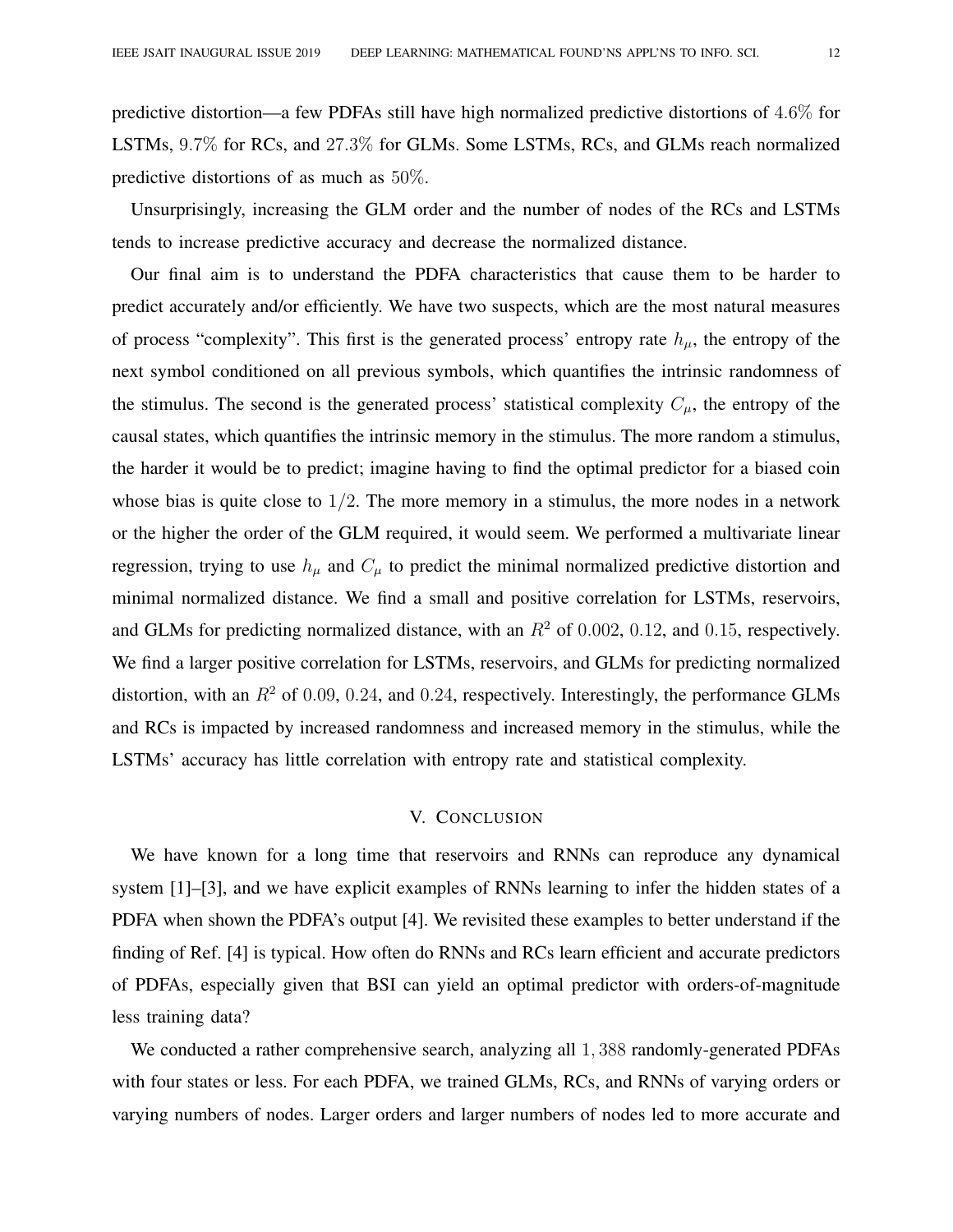more efficient predictors. On average, the various time series predictors have  $\sim 5\%$  predictive distortion. In other words, we are apparently better at classifying MNIST digits than sometimes predicting the output of a simple PDFA. And again, existing algorithms [13] can optimally predict the output of the PDFAs considered here with orders-of-magnitude less training data. These findings lead us to conclude that algorithms that explicitly focus on inference of causal states [13]–[16] have a place in the currently RNN-dominated field of time series prediction.

#### ACKNOWLEDGMENT

This material is based upon work supported by, or in part by, the Air Force Office of Scientific Research under award number FA9550-19-1-0411 and the U. S. Army Research Laboratory and the U. S. Army Research Office under contracts W911NF-13-1-0390 and W911NF-18-1-0028.

#### **REFERENCES**

- [1] W. Maass, T. Natschläger, and H. Markram, "Real-time computing without stable states: A new framework for neural computation based on perturbations," *Neural Comp.*, vol. 14, no. 11, pp. 2531–2560, 2002.
- [2] L. Grigoryeva and J.-P. Ortega, "Echo state networks are universal," *Neural Networks*, vol. 108, pp. 495–508, 2018.
- [3] K. Doya, "Universality of fully connected recurrent neural networks," *Dept. of Biology, UCSD, Tech. Rep*, 1993.
- [4] A. Cleeremans, D. Servan-Schreiber, and J. L. McClelland, "Finite state automata and simple recurrent networks," *Neural Comp.*, vol. 1, no. 3, pp. 372–381, 1989.
- [5] B. G. Horne and D. R. Hush, "Bounds on the complexity of recurrent neural network implementations of finite state machines," in *Adv. Neural Info. Proc. Sys.*, 1994, pp. 359–366.
- [6] J. Schmidhuber and S. Hochreiter, "Long short-term memory," *Neural Comput*, vol. 9, no. 8, pp. 1735–1780, 1997.
- [7] J. Collins, J. Sohl-Dickstein, and D. Sussillo, "Capacity and trainability in recurrent neural networks," *arXiv:1611.09913*.
- [8] C. R. Shalizi and J. P. Crutchfield, "Computational mechanics: Pattern and prediction, structure and simplicity," *J. Stat. Phys.*, vol. 104, pp. 817–879, 2001.
- [9] W. Bialek, I. Nemenman, and N. Tishby, *Neural Comp.*, vol. 13, pp. 2409–2463, 2001.
- [10] J. P. Crutchfield and D. P. Feldman, "Regularities unseen, randomness observed: Levels of entropy convergence," *CHAOS*, vol. 13, no. 1, pp. 25–54, 2003.
- [11] S. Marzen and J. P. Crutchfield, "Predictive rate-distortion for infinite-order Markov processes," *J. Stat. Phys.*, vol. 163, no. 6, pp. 1312–1338, 2014.
- [12] J. A. Nelder and R. W. Wedderburn, "Generalized linear models," *J. Roy. Stat. Stoc. A*, vol. 135, no. 3, pp. 370–384, 1972.
- [13] C. C. Strelioff and J. P. Crutchfield, "Bayesian structural inference for hidden processes," *Phys. Rev. E*, vol. 89, p. 042119, 2014.
- [14] J. P. Crutchfield and K. Young, "Inferring statistical complexity," *Phys. Rev. Let.*, vol. 63, pp. 105–108, 1989.
- [15] D. Pfau, N. Bartlett, and F. Wood, "Probabilistic deterministic infinite automata," in *Adv. Neural Info. Proc. Sys.*, 2010, pp. 1930–1938.
- [16] S. Still, "Information bottleneck approach to predictive inference," *Entropy*, vol. 16, no. 2, pp. 968–989, 2014.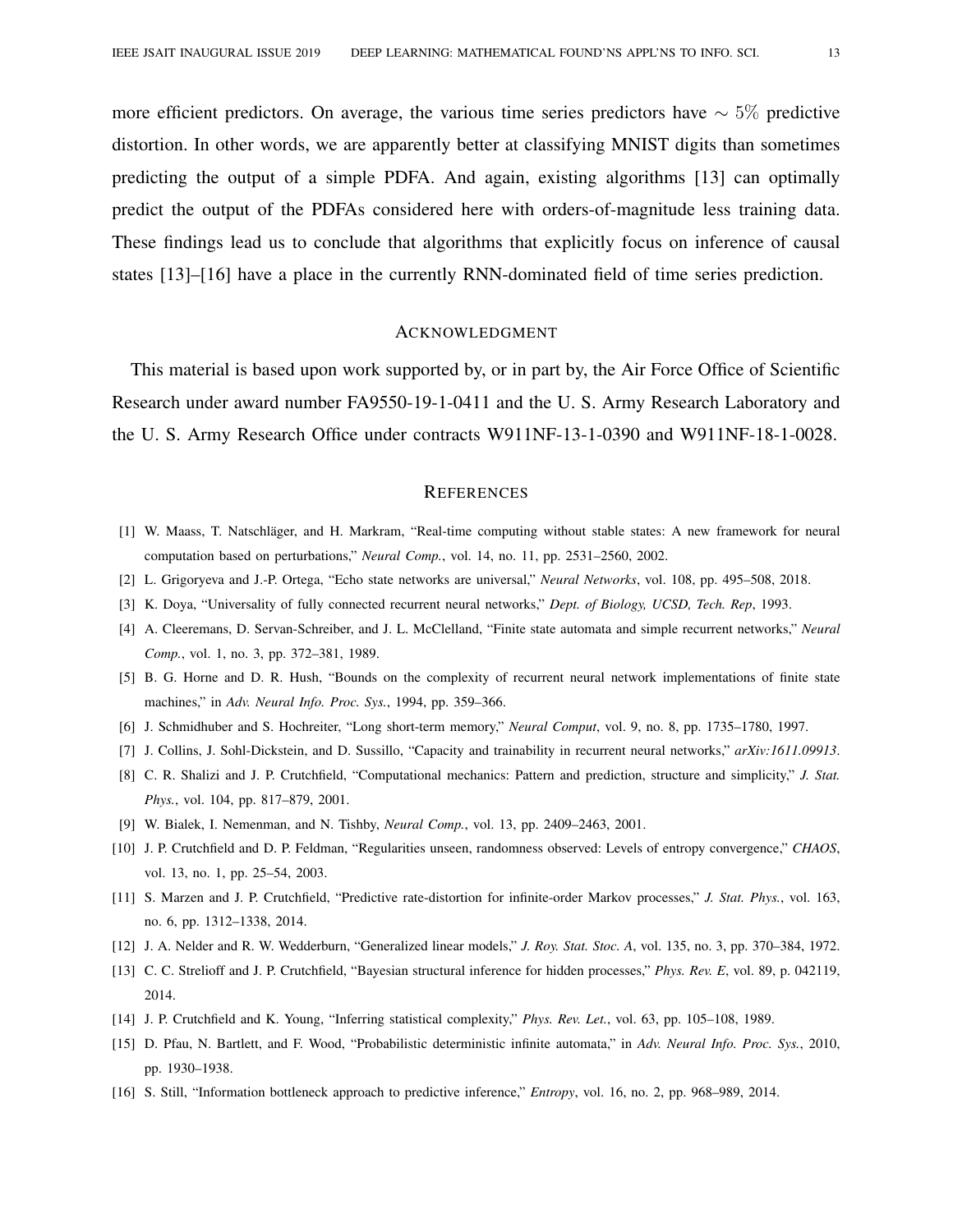- [17] M. L. Littman and R. S. Sutton, "Predictive representations of state," in *Advances in neural information processing systems*, 2002, pp. 1555–1561.
- [18] W. Schultz, P. Dayan, and P. R. Montague, "A neural substrate of prediction and reward," *Science*, vol. 275, no. 5306, pp. 1593–1599, 1997.
- [19] P. R. Montague, P. Dayan, and T. J. Sejnowski, "A framework for mesencephalic dopamine systems based on predictive Hebbian learning," *J. Neurosci.*, vol. 16, no. 5, pp. 1936–1947, 1996.
- [20] R. P. Rao and D. H. Ballard, "Predictive coding in the visual cortex: a functional interpretation of some extra-classical receptive-field effects," *Nature neuroscience*, vol. 2, no. 1, p. 79, 1999.
- [21] T. Berger, *Rate Distortion Theory*. New York: Prentice-Hall, 1971.
- [22] S. Still, J. P. Crutchfield, and C. J. Ellison, "Optimal causal inference: Estimating stored information and approximating causal architecture," *Chaos: An Interdisciplinary Journal of Nonlinear Science*, vol. 20, no. 3, p. 037111, 2010.
- [23] N. Tishby, F. C. Pereira, and W. Bialek, "The information bottleneck method," *physics/0004057*.
- [24] F. Creutzig and H. Sprekeler, "Predictive coding and the slowness principle: An information-theoretic approach," *Neural Computation*, vol. 20, no. 4, pp. 1026–1041, 2008.
- [25] F. Creutzig, A. Globerson, and N. Tishby, *Phys. Rev. E*, vol. 79, no. 4, p. 041925, 2009.
- [26] S. E. Palmer, O. Marre, M. J. Berry, and W. Bialek, "Predictive information in a sensory population," *Proc. Natl. Acad. Sci. USA*, vol. 112, no. 22, pp. 6908–6913, 2015.
- [27] J. E. Hopcroft and J. D. Ullman, *Introduction to Automata Theory, Languages, and Computation*. Reading: Addison-Wesley, 1979.
- [28] R. B. Ash, *Information Theory*. New York: John Wiley and Sons, 1965.
- [29] R. G. James, J. R. Mahoney, C. J. Ellison, and J. P. Crutchfield, "Many roads to synchrony: Natural time scales and their algorithms," *Phys. Rev. E*, vol. 89, p. 042135, 2014.
- [30] W. Löhr, "Models of discrete-time stochastic processes and associated complexity measures," Ph.D. dissertation, University of Leipzig, May 2009.
- [31] C. R. Shalizi, K. L. Shalizi, and J. P. Crutchfield, "Pattern discovery in time series, part i: Theory, algorithm, analysis, and convergence," *Journal of Machine Learning Research*, 2002.
- [32] I. Csiszár, "On the computation of rate-distortion functions (corresp.)," IEEE Transactions on Information Theory, vol. 20, no. 1, pp. 122–124, 1974.
- [33] B. D. Johnson, J. P. Crutchfield, C. J. Ellison, and C. S. McTague, "Enumerating finitary processes," arxiv.org:1011.0036.
- [34] J. P. Crutchfield and K. Young, "Computation at the onset of chaos," in *Entropy, Complexity, and the Physics of Information*, ser. SFI Studies in the Sciences of Complexity, W. Zurek, Ed., vol. VIII. Reading, Massachusetts: Addison-Wesley, 1990, pp. 223 – 269.
- [35] N. H. Packard, "Adaptation toward the edge of chaos," in *Dynamic Patterns in Complex Systems*, A. J. M. J. A. S. Kelso and M. F. Shlesinger, Eds. Singapore: World Scientific, 1988, pp. 293 – 301.
- [36] M. Mitchell, J. P. Crutchfield, and P. Hraber, "Dynamics, computation, and the "edge of chaos": A re-examination," in *Complexity: Metaphors, Models, and Reality*, ser. Santa Fe Institute Studies in the Sciences of Complexity, G. Cowan, D. Pines, and D. Melzner, Eds., vol. XIX. Reading, MA: Addison-Wesley, 1994, pp. 497 – 513.
- [37] M. Mitchell, P. Hraber, and J. P. Crutchfield, "Revisiting the edge of chaos: Evolving cellular automata to perform computations," *Complex Systems*, vol. 7, pp. 89 – 130, 1993.
- [38] N. Bertschinger and T. Natschläger, "Real-time computation at the edge of chaos in recurrent neural networks," *Neural Comp.*, vol. 16, no. 7, pp. 1413–1436, 2004.